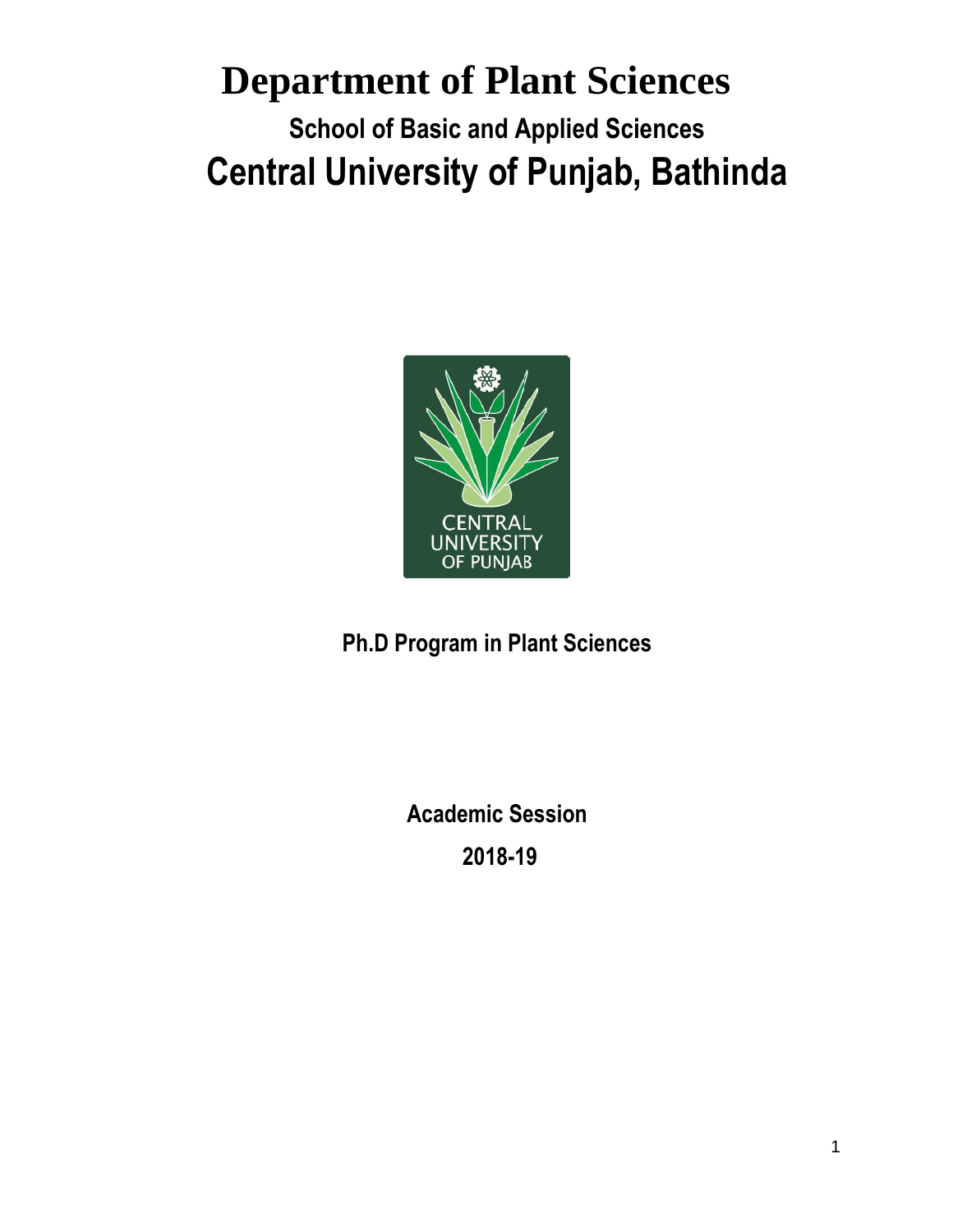| Semester-1               |                |                                       |   |  |   |    |  |
|--------------------------|----------------|---------------------------------------|---|--|---|----|--|
| <b>Compulsory course</b> |                |                                       |   |  |   |    |  |
| S.No                     | Paper Code     | Course Title                          |   |  | P | Сr |  |
|                          | LPS.701        | Research Methodology and              | 4 |  |   |    |  |
|                          |                | <b>Computer Applications</b>          |   |  |   |    |  |
| Electives (Any two)      |                |                                       |   |  |   |    |  |
| າ                        | LPS.702        | <b>Advanced Genomics</b>              | 3 |  |   | 4  |  |
|                          | LPS.703        | <b>Advances in Stress Biology</b>     | 3 |  |   |    |  |
|                          | <b>LPS.704</b> | <b>Advanced Molecular Systematics</b> | 3 |  |   |    |  |
| 5                        | <b>LPS.799</b> | Seminar                               |   |  |   |    |  |
|                          |                | <b>Total Sem-1</b>                    |   |  |   | 14 |  |

**L: Lectures T: Tutorial P: Practical Cr: Credits**

**\*Credits required : Minimum-12 are required to fulfill Ph.D course work requirement, student may opt for any two electives based on recommendations of the supervisor**

**\* LPS.701 and LPS.799 are compulsory.**

# **Transaction Mode:**

- 1) Lecture
- 2) Demonstration
- 3) Lecture cum demonstration
- 4) Seminar
- 5) Group discussion
- 6) Field visit
- 7) Tutorial
- 8) Problem solving
- 9) Self-learning

# **LPS.701, Research Methodology and Computer Applications, Credits: 4**

# **Objective and learning outcomes:**

This course is designed in compliance to UGC and basic requirement for Ph.D. The students shall be sensitized with general principles of research, scientific writing, good lab practices and fundamentals of computer applications and bioinformatics.

## **Unit. I 18 Lectures**

**General Principles of Research:** Meaning and importance of research, Critical thinking, Formulating hypothesis and development of research plan, Review of literature, Interpretation of results and discussion. **Bibliographic index and research quality parameters:** citation index, impact factor, *h* index, i10 index, etc. Research engines such as google scholar, Scopus, web of science, etc.

**Scientific Writing;** Reference Management using various softwares such as Endnote, reference manager, Refworks, etc. Communication skills – defining communication; type of communication; technicques of communication, etc.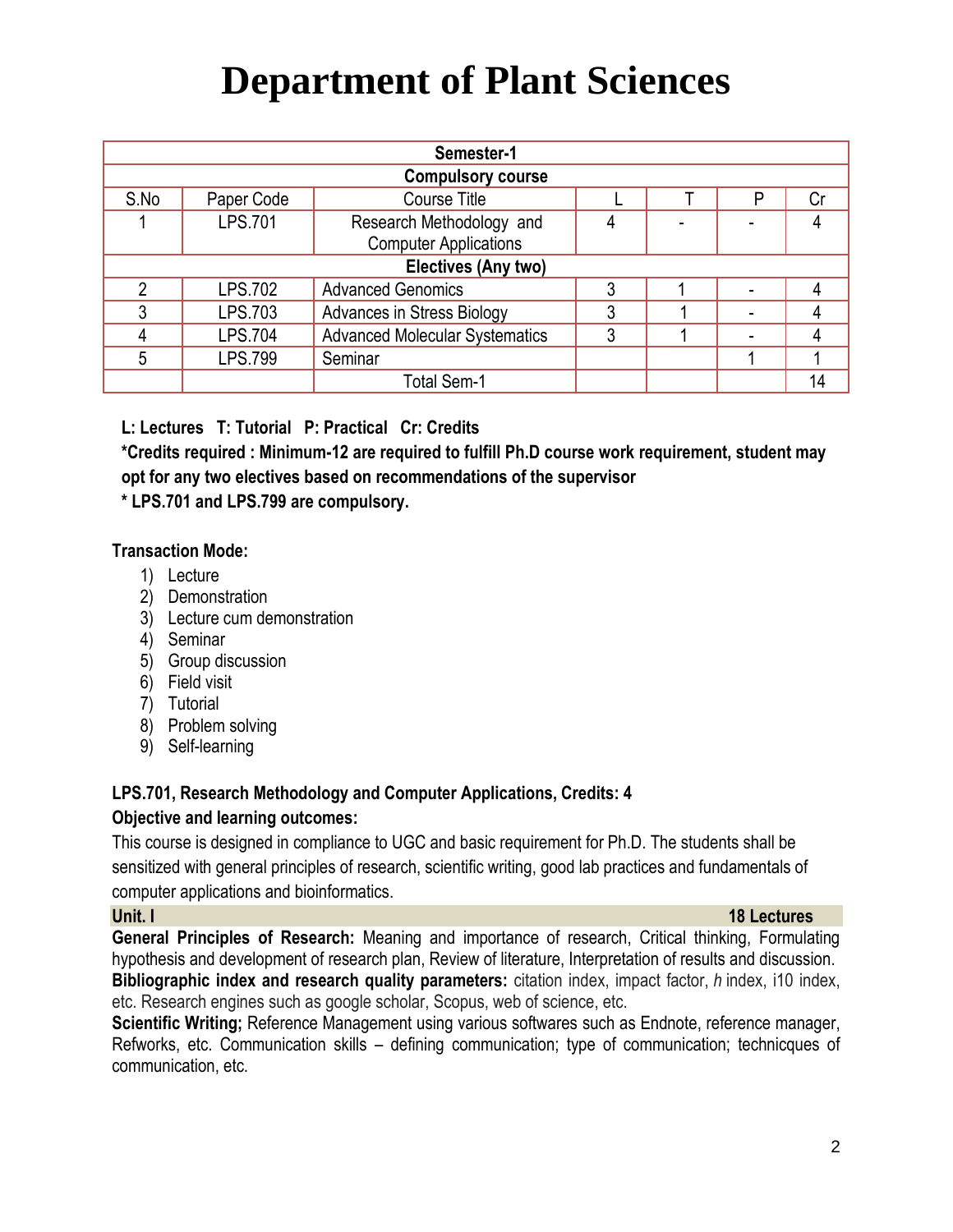**Introduction and Principles of Good Lab Practices:** Good laboratory practices, Biosafety for human health and environment. Biosafety issues for using cloned genes in medicine, agriculture, industry, and eco-protection, Biological containment and physical containment, CDC Biosafety levels, Biosafety in Clinical laboratories and biohazard management, Physical, Chemical & Biological hazards.

**Research ethics:** Ethical theories, Ethical considerations during research, data manipulations, subject consent, Plagiarism: definition, Search engines, regulations, policies and documents/thesis/manuscripts checking through softwares, Knowing and Avoiding Plagiarism.

**Intellectual Property Rights:** Intellectual Property, intellectual property protection (IPP) and intellectual property rights (IPR), Nuts and Bolts of Patenting, Technology Development/Transfer Commercialization Related Aspects, Ethics and Values in IP.

## **Unit. III 18 Lectures**

**Fundamentals of computer:** Parts of computer, Hardware, BIOS, Operating systems, Binary system, Logic gates and Boolean Algebra. Application software: Spreadsheet applications, Word-processing applications, Presentation applications, Internet browsers, Reference Management, and Image processing applications. Computer language: Basic DOS commands, AutoHotKey scripting language, HTML and basic structure of a webpage, Designing websites. World wide web: Origin and concepts, Latency and bandwidth, Searching the internet, Advanced web-search using Boolean logic, Cloud computing.

# **Unit. IV 18 Lectures**

**Bioinformatics:** Organization, management and analysis of biological data, use of computers in data analysis, biological databases - DNA sequence databases and protein sequence databases, BLAST, FASTA, multiple sequence alignment, *in silico* approaches for drug designing, primers in biology (design and types of primers) genome projects (human, *Arabidopsis* and other genome projects), NCBI, UCSC and other database searches.

# **Suggested Reading:**

- 1. Gupta, S. (2008). *Research Methodology and statistical techniques*. Deep & Deep Publications (P) Limited, New Delhi.
- 2. Kothari, C. R. (2014). *Research methodology (s).* New Age International (p) Limited. New Delhi.
- 3. Sahay, Vinaya and Pradumna Singh (2009). *Encyclopedia of Research Methodology in life sciences.* Anmol Publications. New Delhi.
- 4. Kauda J. (2012). *Research Methodology: A Project Guide for University Students*. Samfunds literature Publications.
- 5. Dharmapalan B. (2012). *Scientific Research Methodology*. Narosa Publishing
- 6. Rao, P. P., S. Sundar and Richard, J. (2009). *Introduction to Biostatistics and Research Methods.* PHI learning.
- 7. Christensen, L. (2007). *Experimental Methodology*. Boston: Allyn & Bacon.
- 8. Fleming, D. O. and Hunt, D.L. (2006). *Biological Safety: Principles and Practices*. American Society for Microbiology, USA.
- 9. Rockman, H. B. (2004). *Intellectual Property Law for Engineers and Scientists*.Wiley-IEEE Press, USA.
- 10. Shannon, T. A. (2009). *An Introduction to Bioethics*. Paulist Press, USA.
- 11. Vaughn, L. (2009). *Bioethics: Principles, Issues, and Cases.* Oxford University Press, UK.
- 12. WHO (2005). *Laboratory Biosafety Manual*. World Health Organization. House ISBN: 978-81-8487- 180-7.

## **Unit. II 18 Lectures**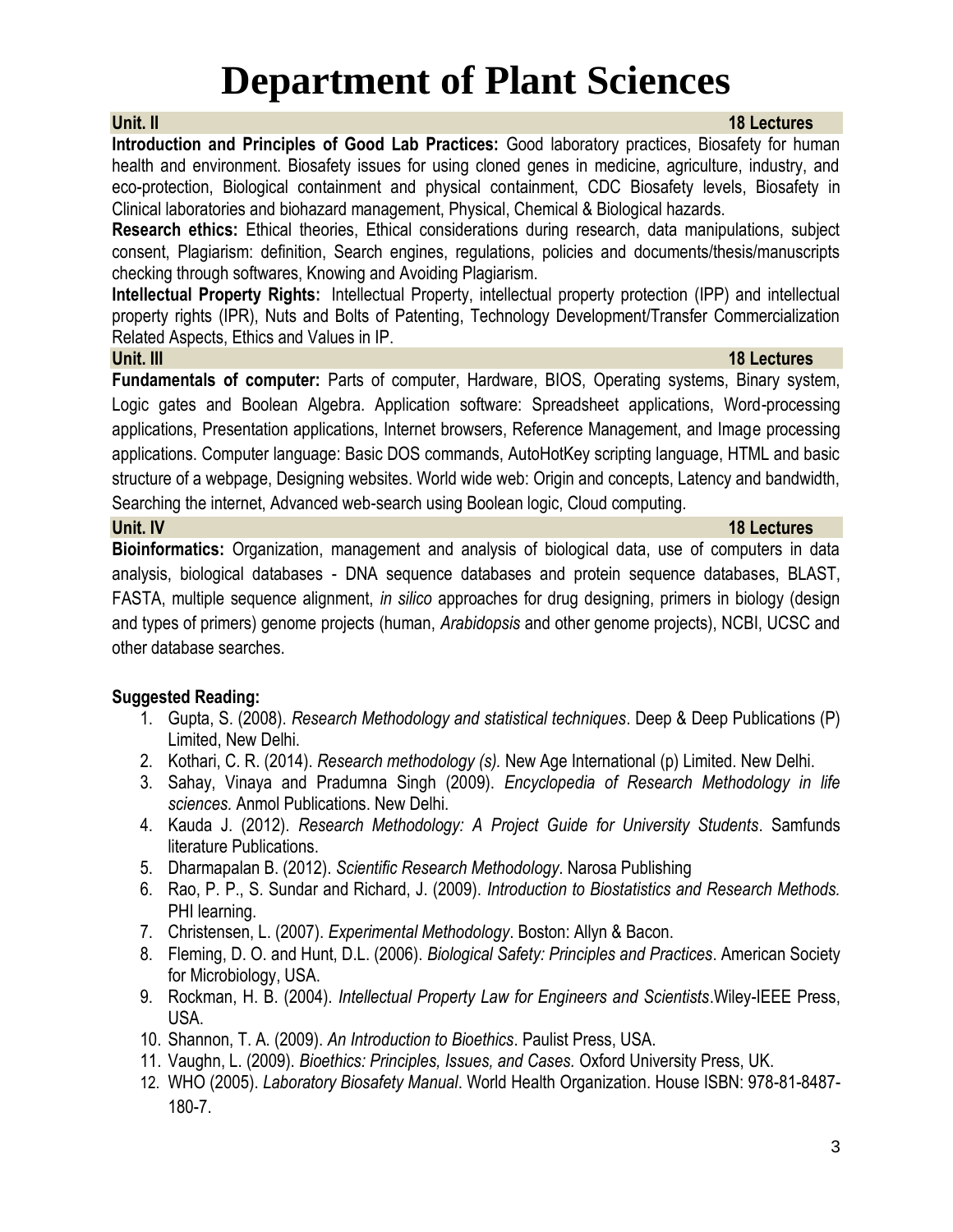# **LPS.702: Advanced Genomics. Credit Hours: 4.**

**Course Description:** The course is focused on the advancements in the area of genomics and its application in finding out the answers for complex traits and diseases. The course is divided into classroom lectures, Assignments and mutual discussions, experimental planning, presentation of recent research papers from international journals. The overall aim of the course is to develop research aptitude of the student in Genomics.

**Scope of the course:** The students will be expected to gain knowledge in the frontier fields of high throughput DNA sequencing and applied aspects of genomics.

## **Essential Background Knowledge:** Advanced Genetics.

**Unit. I 18 Lectures** Gene expression Microarray technology, Methodology and data mining tools, Applications of microarray. Next Generation sequencing Technology, Methodology, Generation of Tissue specific data, Data mining tools, Applications of NGS.

cDNA library construction, Subtractive Library EST database generation, Transcriptomics analysis targeted via NGS, Unravelling the genetic regulatory circuits.

## **Unit. III** 18 Lectures

Molecular Markers, Generation of Molecular Markers, Molecular dissection of genetic relationships, Genetic basis of trait and trait dissection.

Genomics and Comparative Genomics, Phenomics, Quantitative Trait Analysis and Marker assisted breeding, Molecular mapping, Genome sequencing.

# **Suggested Reading:**

1. Lodish, H., Berk, A., Chris, A. K., Krieger, M. (2008), Molecular Cell Biology. W.H. Freeman.

2. Bruton E. Trop. (2008), Molecular Biotechnology: Genes to Protein. J&B Publishers.

3. David P. Clark. (2010), Molecular Biology. Elsevier.

4. Benjamin A. Pierce. (2008), Genetics: A conceptual approach. Palgrave Macmillan

# **LPS. 703: Advances in Stress Biology. Credits: 4. Semester-1**

**Course Description:** The content of the course is based on the basic theoretical understanding of stresses, their occurrence and after effects, molecular mechanisms associated with tolerance to the advanced research based implications to counter and confer stress injuries.

**Scope of the course:** The student/scholar shall be benefited with the focused course on recent advances in oxidative stress biology and its management. A special section is kept to familiarise the scholar with methodology used in measurement and understanding the defence strategies

## **Unit. IV 18 Lectures**

# **Unit. II 18 Lectures**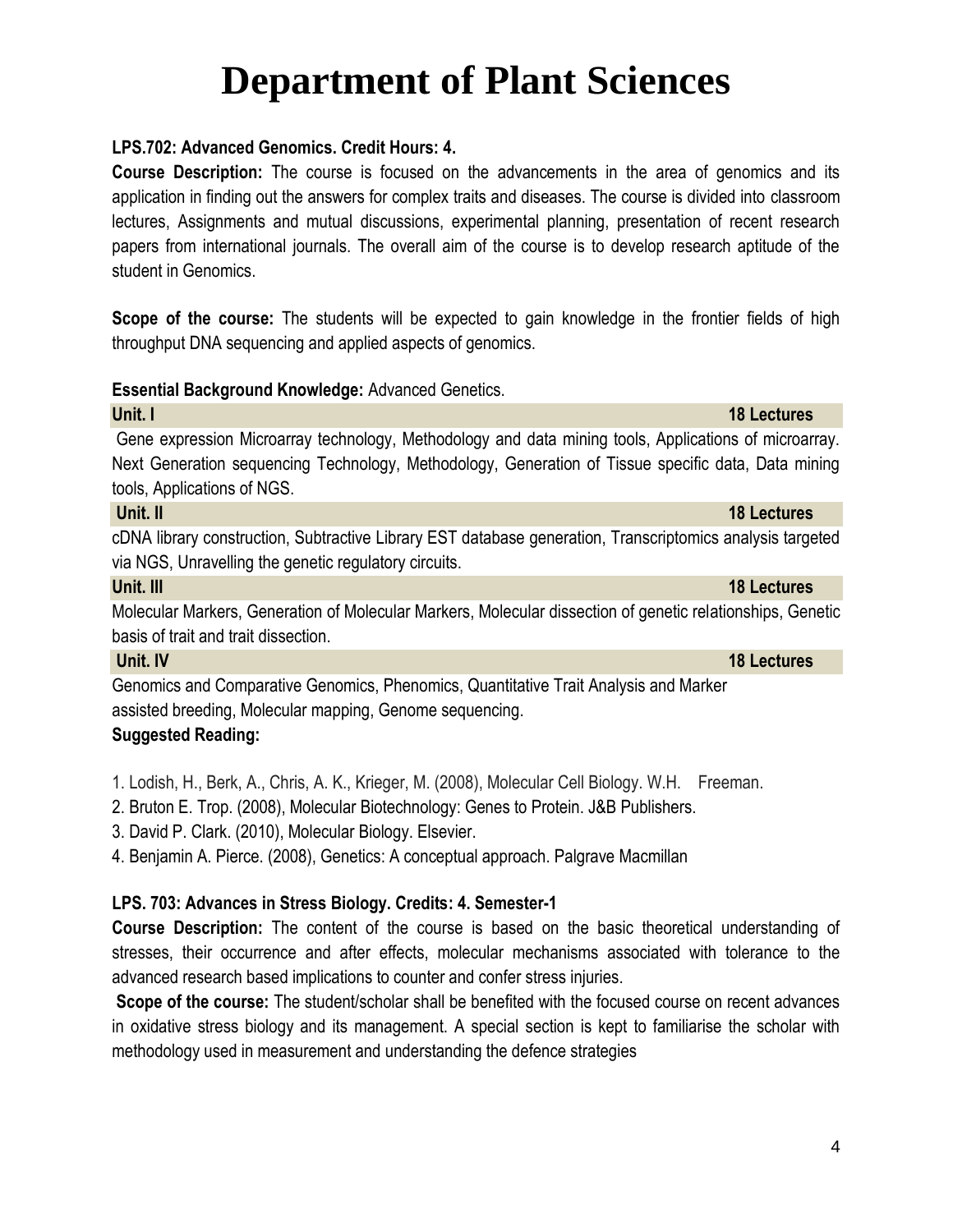to confer/ counter stress in general and at molecular level, which would be relevant to the future research. The student/scholar shall be able to use acquired knowledge for scientific research, recognisable in national and international platform.

**Essential Background Knowledge:** Biochemistry and metabolism; Advanced Plant Physiology.

**Unit. I 18 Lectures Recent advances in Stress Biology:** Types of stresses, Stress factors and occurrence, Avoidance, acclimation and tolerance, Molecular mechanisms of Drought, Temperature, salt and heavy metals tolerance.Climate change and sustainability Perspectives: Impact and adaptation of multiple stresses. Antagonism and synergism in multiple stress tolerance, Factors supporting sustainable development, CO2 enrichment.

**Unit. II 18 Lectures**

**Signal transduction during stress:** Perception, Transduction and response trigger, Induction of specific gene expression, Convergence and divergence of signaling pathways, ROS signaling, Hydrogen peroxide; versatile molecule of the reactive oxygen species network. Management of stress: Secondary metabolites and stress, chemistry and functional genomics their biosynthesis and stress management. **Unit. III 18 Lectures**

**Oxidative stress, antioxidants and stress tolerance:** ROS/NOX and their production, DNA damage, Control mechanisms, Glutathion ascorbate pathway, Role of different antioxidants in stress management. Metabolomics of stress.

**Gene regulation during stress:** Transcription factors involved stress tolerance, Stress proteins; Heat shock (HSP's) and cold shock proteins (dehydrins), CFB, ABRE and DREB proteins etc.**RNA biology and stress:** Cellular stress and RNA Splicing, Si, RNAi, Micro RNA their implications in oxidative stress tolerance. Genome Editing and its scope.

# **Suggested Reading**:

- 1. Ahmad, S. (1995). *Oxidative Stress and Antioxidant Defenses in Biology*. 1st Edition Springer.
- 2. Brown, T.A. (2010). *Gene Cloning and DNA analysis: An Introduction*. Blackwell PublishingProfessional. USA.
- 3. Buchanan, B.B. and Gruissem, W. (2005). *Biochemistry and molecular biology of plants.* IK International Pvt. Ltd. New Delhi, India.
- 4. Forman, H.J. and Cadenas E. (1997). *Oxidative Stress and Signal Transduction*. 1st EditionSpringer.
- 5. Hensley, K. and Robert, A.F. (2009). *Methods in Biological Oxidative Stress.* 1st editionAcademic Press.
- 6. Hopkins, W.G. (2007). *Plant Biotechnology*. Infobase Publications Inc.. USA.
- 7. Inze D. and Montagu M. V. (2001). *Oxidative Stress in Plants*, 1st Edition, CRC Press.
- 8. Nelson, D. and Cox, M.M. (2009). *Lehninger Principles of Biochemistry*. W.H. Freeman and Company, New York.
- 9. Primrose, S.B and Twyman, R. (2011) *Principles of Gene Manipulation and Genomics*, 8th edn. Blackwell Publishing. Society of Plant Biologists, USA
- 10. Sunkar, R. 2012. MicroRNAs in Plant Development and Stress Responses (Signaling and Communication in Plants). Springer Publications. New Delhi.

# **Unit. IV 18 Lectures**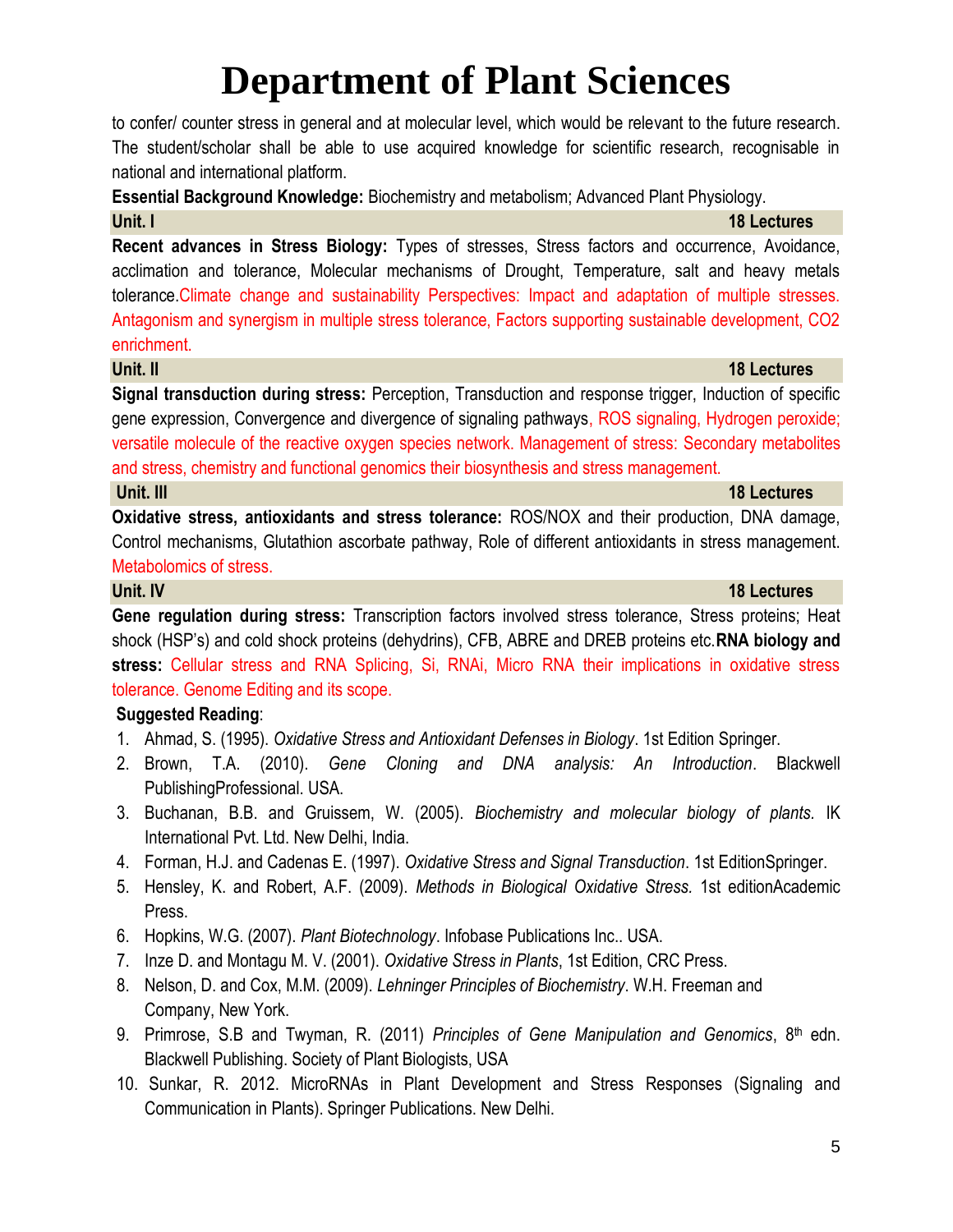## **LPS.704: Advanced Molecular Systematics. Credits: 4**

**Course description**: This PhD-level course is a comprehensive introduction to the theory and practice of molecular systematics, including concepts of molecular evolution, sequence analysis, computational phylogenetics, codes of taxonomy, rules of nomenclature, specimen and curation.

**Scope of the course:**This graduate-level course is suitable to students working on taxonomy, molecular systematics, phylogenetic systematics, biodiversity, DNA barcoding and allied disciplines. The student will be expected to have background knowledge on molecular biology, biosystematics, biodiversity, bioinformatics and computational biology.

### **Unit. I 18 Lectures**

**General Introduction to Molecular Systematics:** Evolutionary theory and Tree of Life, Tree thinking, Convergent Vs. Divergent evolution, Homologous and Analogous traits, Character states: Synapomorphy, Symplesiomorphy and Homoplasy, Types of Clades: Monophyly, Paraphyly and Polyphyly, Orthologous Vs. Paralogous Sequences, Phenetics Vs. Cladistics, DNA Barcoding, and Major Loci Used in Molecular Systematics.

### **Unit. II 18 Lectures**

**Molecular Evolution**: Neutral theory of molecular evolution, Models of nucleotide substitution, p-distance, poisson correction, Jukes-Cantor 69, Kimura-2-Parameter, Felsenstein 81, Hasegawa, Kishino and Yano 85, General Time Reversible (GTR), Rate heterogeneity (G), Rate Invariability (I), Model selection, Hierarchical Likelihood Ratio Test (hLRT), and locus selection.

**DNA Sequence Analysis:** Basics of DNA Sequencing, Base calling, Sequence Assembly and Contig construction, Consensus Sequences, Multiple Sequence Alignment, Concatenation of datasets and construction of supermatrix, Sequence annotation and deposition in Genbank, DNA Flatfiles, rDNA Secondary structure construction, and *in-silico* translation. NCBI BLAST and its variants, Vienna RNA Package and RNAalifold, Primer design using primer BLAST, CodonCodeAligner, Geneious, and MEGA. **Unit. IV 18 Lectures**

**Computational Phylogenetics:** Theoretical framework of phylogenetics, Distance Vs. Discrete methods, Minimum Evolution, UPGMA, Neighbour Joining, Maximum Likelihood, Maximum Parsimony, Bayesian Inference, reconstruction of phylogeny from morphological data, Gene Tree Vs. Species tree, and lineage sorting. Morphometry using ImageJ, Specimens and Curation, Herbarium Voucher preparation, Typification, Geographical sampling design, Taxonomic literature survey, Species description, Taxonomic publication and codes, Rules of nomenclature

# **Suggested readings:**

- 1. Describing Species, Judith Winston, Columbia University Press,978-0231068253
- 1. Phylogenetic Analysis of Morphological Data (Smithsonian Series in Comparative Evolutionary Biology), John J. Wiens. Smithsonian Books, 978-1560988168

### **Unit. III 18 Lectures**

### 6